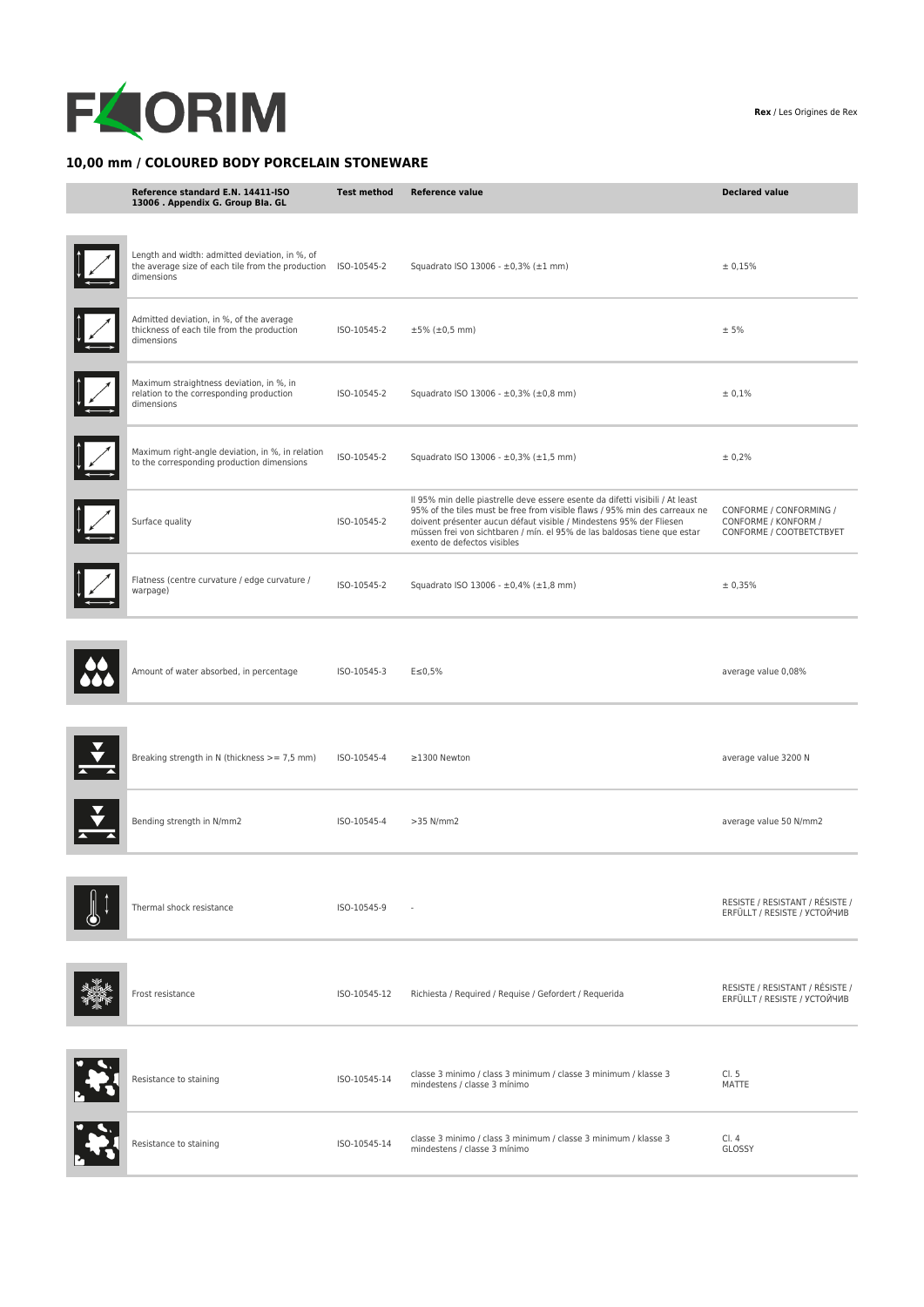| Resistance to low concentrations of acids and<br>alkali              | ISO-10545-13 | Come dichiarato dal produttore / See manufacturer's declaration / Selon<br>déclaration du producteur / Entsprechend der Herstellerangaben / Tal como<br>declara el fabricante              | GLA<br><b>MATTE</b>                                             |
|----------------------------------------------------------------------|--------------|--------------------------------------------------------------------------------------------------------------------------------------------------------------------------------------------|-----------------------------------------------------------------|
| Resistance to low concentrations of acids and<br>alkali              | ISO-10545-13 | Come dichiarato dal produttore / See manufacturer's declaration / Selon<br>déclaration du producteur / Entsprechend der Herstellerangaben / Tal como<br>declara el fabricante              | GLB<br>GLOSSY                                                   |
| Resistance to domestic chemicals and additives<br>for swimming pools | ISO-10545-13 | GB minimo / GB minimum / GB minimum / GB mindestens / GB minimo                                                                                                                            | GA                                                              |
| Glaze crazing resistence                                             | ISO-10545-11 | Richiesta / Required / Requise / Gefordert / Requerida                                                                                                                                     | RESISTE / RESISTANT / RÉSISTE /<br>ERFÜLLT / RESISTE / УСТОЙЧИВ |
| Dynamic coefficient of friction (section 9.6 ANSI<br>A 137.1 2012)   | <b>DCOF</b>  | $>0.42$ wet                                                                                                                                                                                | $> 0.42$ wet<br><b>MATTE</b>                                    |
| Resistance to abrasion of glazed tiles                               | ISO-10545-7  | Come dichiarato dal produttore / See manufacturer's declaration / Selon<br>déclaration du producteur / Entsprechend der Herstellerangaben / Tal como Cl. 5 OR<br>declara el fabricante     |                                                                 |
| Resistance to abrasion of glazed tiles                               | ISO-10545-7  | Come dichiarato dal produttore / See manufacturer's declaration / Selon<br>déclaration du producteur / Entsprechend der Herstellerangaben / Tal como Cl. 4 OMBRE<br>declara el fabricante  |                                                                 |
| Resistance to abrasion of glazed tiles                               | ISO-10545-7  | Come dichiarato dal produttore / See manufacturer's declaration / Selon<br>déclaration du producteur / Entsprechend der Herstellerangaben / Tal como Cl. 5 BLANC<br>declara el fabricante  |                                                                 |
| Resistance to abrasion of glazed tiles                               | ISO-10545-7  | Come dichiarato dal produttore / See manufacturer's declaration / Selon<br>déclaration du producteur / Entsprechend der Herstellerangaben / Tal como Cl. 4 ARGENT<br>declara el fabricante |                                                                 |

## **Notes:**

For optimal installation results, Florim recommends maintaining a joint of 2 mm 1/12" for single format installations and 3 mm 1/8" to combine mixed formats.

Copyright © 2013 Florim S.p.A. SB a socio unico.<br>Sede Legale: Via Canaletto 24, 41042 Fiorano Modenese.<br>Reg. Imprese di Modenese.<br>Capitale Sociale i.v. Euro 50.000.000 PI/CF 01265320364



**Rex** / Les Origines de Rex

## **6,00 mm / COLOURED BODY PORCELAIN STONEWARE**

|   | Reference standard E.N. 14411-<br>ISO 13006 . Appendix G. Group<br><b>Bla. GL</b>                                 | <b>Test method</b> | <b>Reference value</b>                | <b>Declared value</b> |
|---|-------------------------------------------------------------------------------------------------------------------|--------------------|---------------------------------------|-----------------------|
|   |                                                                                                                   |                    |                                       |                       |
| Ł | Length and width: admitted deviation, in<br>%, of the average size of each tile from<br>the production dimensions | ISO-10545-2        | Squadrato ISO 13006 - ±0,3% (±1 mm)   | ± 0.15%               |
|   | Admitted deviation, in %, of the average<br>thickness of each tile from the<br>production dimensions              | ISO-10545-2        | $±5\%$ ( $±0,5$ mm)                   | ± 5%                  |
|   | Maximum straightness deviation, in %,<br>in relation to the corresponding<br>production dimensions                | ISO-10545-2        | Squadrato ISO 13006 - ±0,3% (±0,8 mm) | ± 0,1%                |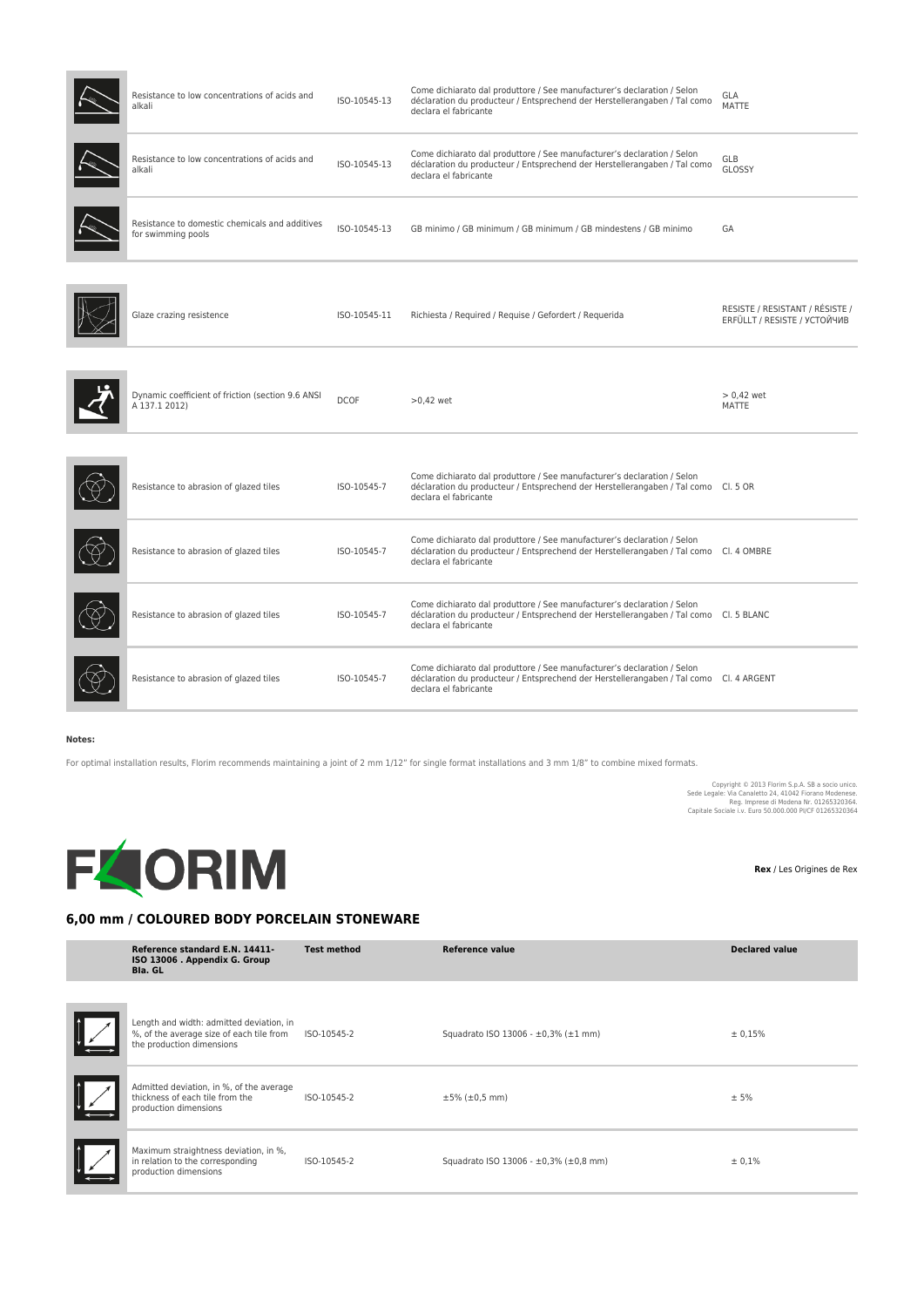| Maximum right-angle deviation, in %, in<br>relation to the corresponding production ISO-10545-2<br>dimensions |                              | Squadrato ISO 13006 - ±0,3% (±1,5 mm)                                                                                                                                                                                                                                                                                                                                                                                                            | ± 0,2%                                                                      |
|---------------------------------------------------------------------------------------------------------------|------------------------------|--------------------------------------------------------------------------------------------------------------------------------------------------------------------------------------------------------------------------------------------------------------------------------------------------------------------------------------------------------------------------------------------------------------------------------------------------|-----------------------------------------------------------------------------|
| Flatness (centre curvature / edge<br>curvature / warpage)                                                     | ISO-10545-2                  | Squadrato ISO 13006 - ±0,4% (±1,8 mm)                                                                                                                                                                                                                                                                                                                                                                                                            | ± 0,2%                                                                      |
| Surface quality                                                                                               | ISO-10545-2                  | Il 95% min delle piastrelle deve essere esente da difetti visibili / At<br>least 95% of the tiles must be free from visible flaws / 95% min des<br>carreaux ne doivent présenter aucun défaut visible / Mindestens 95%<br>der Fliesen müssen frei von sichtbaren / mín. el 95% de las baldosas<br>tiene que estar exento de defectos visibles                                                                                                    | CONFORME / CONFORMING /<br>CONFORME / KONFORM /<br>CONFORME / COOTBETCTBYET |
| Amount of water absorbed, in<br>percentage                                                                    | ISO-10545-3                  | $E \le 0,5%$                                                                                                                                                                                                                                                                                                                                                                                                                                     | average value 0,08%                                                         |
| Breaking strength in N (thickness < 7,5<br>mm)                                                                | ISO-10545-4                  | ≥700 Newton                                                                                                                                                                                                                                                                                                                                                                                                                                      | average value 1350 N                                                        |
| Bending strength in N/mm2                                                                                     | ISO-10545-4                  | $>35$ N/mm2                                                                                                                                                                                                                                                                                                                                                                                                                                      | average value 52 N/mm2                                                      |
| Thermal shock resistance                                                                                      | ISO-10545-9                  |                                                                                                                                                                                                                                                                                                                                                                                                                                                  | RESISTE / RESISTANT /<br>RÉSISTE / ERFÜLLT / RESISTE /<br>УСТОЙЧИВ          |
| Frost resistance                                                                                              | ISO-10545-12                 | Richiesta / Required / Requise / Gefordert / Requerida                                                                                                                                                                                                                                                                                                                                                                                           | RESISTE / RESISTANT /<br>RÉSISTE / ERFÜLLT / RESISTE /<br>УСТОЙЧИВ          |
| Resistance to staining                                                                                        | ISO-10545-14                 | classe 3 minimo / class 3 minimum / classe 3 minimum / klasse 3<br>mindestens / classe 3 mínimo                                                                                                                                                                                                                                                                                                                                                  | Cl. 5<br>MATTE                                                              |
| Resistance to staining                                                                                        | ISO-10545-14                 | classe 3 minimo / class 3 minimum / classe 3 minimum / klasse 3<br>mindestens / classe 3 mínimo                                                                                                                                                                                                                                                                                                                                                  | Cl. 4<br>GLOSSY                                                             |
| Release of hazardous substances                                                                               | DM-1-2-2007-Reg-CE-1935-2004 | Valore dichiarato per superfici gl con impieghi su piani di lavoro /<br>Declared value for gl surfaces used on worktops / valeur déclarée<br>Pour surfaces gl utilisées sur plans de travail /angegebener wert für<br>GI oberflächen zum gebrauch als arbeitsplatten / valor declarado Para<br>acabados gl utilizados para superficies de trabajo / заявленное<br>Значение для глазурованных поверхностей, с использованием на<br>рабочих столах | CONFORME / CONFORMING /<br>CONFORME / KONFORM /<br>CONFORME / COOTBETCTBYET |
| Resistance to low concentrations of<br>acids and alkali                                                       | ISO-10545-13                 | Come dichiarato dal produttore / See manufacturer's declaration /<br>Selon déclaration du producteur / Entsprechend der<br>Herstellerangaben / Tal como declara el fabricante                                                                                                                                                                                                                                                                    | GLA<br>MATTE                                                                |
| Resistance to low concentrations of<br>acids and alkali                                                       | ISO-10545-13                 | Come dichiarato dal produttore / See manufacturer's declaration /<br>Selon déclaration du producteur / Entsprechend der<br>Herstellerangaben / Tal como declara el fabricante                                                                                                                                                                                                                                                                    | GLB<br>GLOSSY                                                               |
| Resistance to domestic chemicals and<br>additives for swimming pools                                          | ISO-10545-13                 | GB minimo / GB minimum / GB minimum / GB mindestens / GB<br>minimo                                                                                                                                                                                                                                                                                                                                                                               | GA                                                                          |
| Glaze crazing resistence                                                                                      | ISO-10545-11                 | Richiesta / Required / Requise / Gefordert / Requerida                                                                                                                                                                                                                                                                                                                                                                                           | RESISTE / RESISTANT /<br>RÉSISTE / ERFÜLLT / RESISTE /<br>УСТОЙЧИВ          |